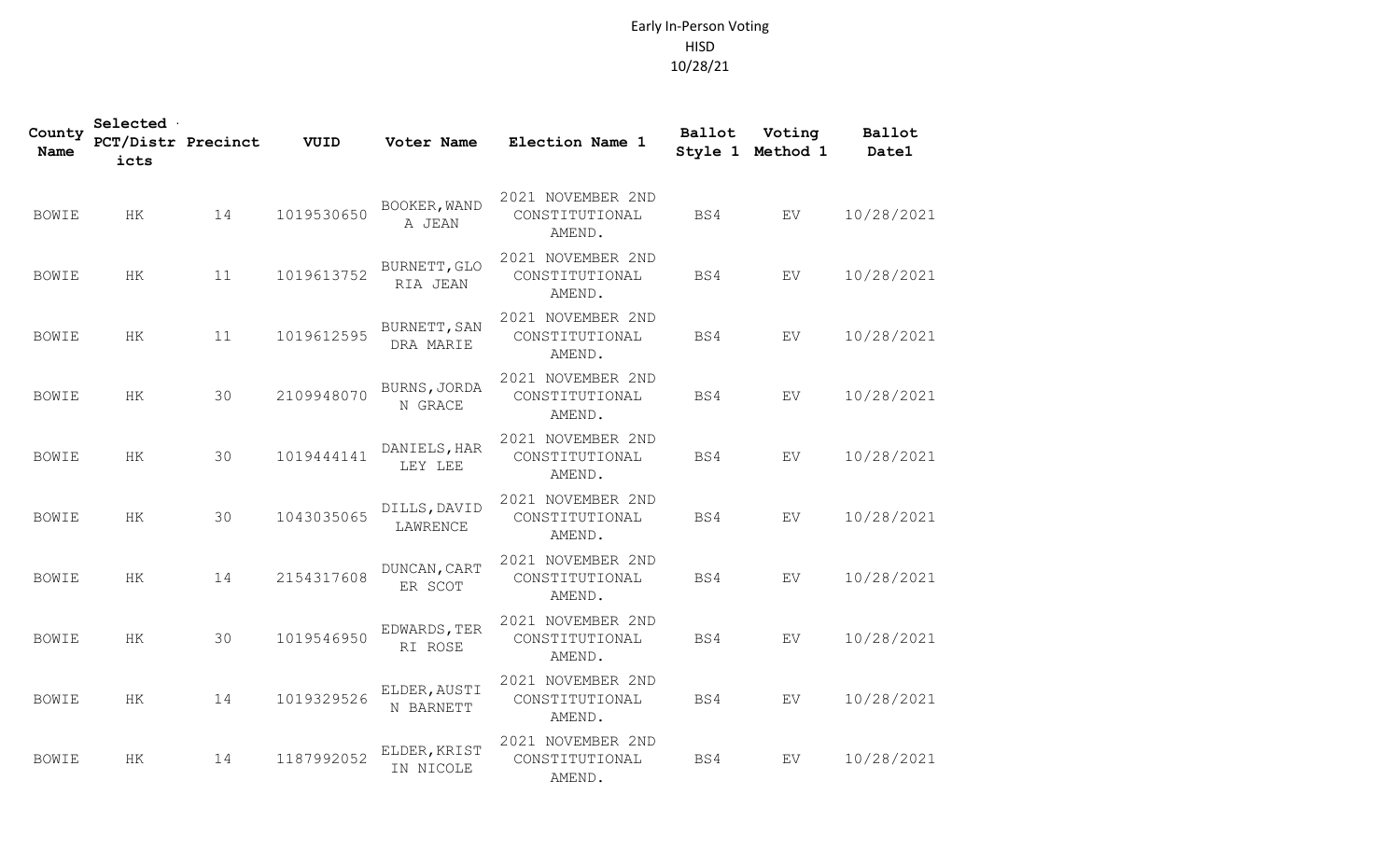## Early In-Person Voting HISD 10/28/21

| <b>BOWIE</b> | HK        | 14 | 1019524433 | FORD, KIMBER<br>LY MICHELLE            | 2021 NOVEMBER 2ND<br>CONSTITUTIONAL<br>AMEND. | BS4 | EV        | 10/28/2021 |
|--------------|-----------|----|------------|----------------------------------------|-----------------------------------------------|-----|-----------|------------|
| <b>BOWIE</b> | HK.       | 30 | 1019485359 | GODFREY, DAR<br>REN<br><b>BENJAMIN</b> | 2021 NOVEMBER 2ND<br>CONSTITUTIONAL<br>AMEND. | BS4 | EV        | 10/28/2021 |
| <b>BOWIE</b> | HK        | 30 | 1019485363 | GODFREY, LIS<br>A ANNETTE              | 2021 NOVEMBER 2ND<br>CONSTITUTIONAL<br>AMEND. | BS4 | EV        | 10/28/2021 |
| <b>BOWIE</b> | HК        | 14 | 1019371212 | GURLEY, MAE<br>K                       | 2021 NOVEMBER 2ND<br>CONSTITUTIONAL<br>AMEND. | BS4 | EV        | 10/28/2021 |
| <b>BOWIE</b> | HK        | 30 | 1019629871 | HARRIS, GERA<br>LDINE                  | 2021 NOVEMBER 2ND<br>CONSTITUTIONAL<br>AMEND. | BS4 | <b>EV</b> | 10/28/2021 |
| <b>BOWIE</b> | HK        | 30 | 1019805189 | HOBSON, LOIL<br>LA MARIE               | 2021 NOVEMBER 2ND<br>CONSTITUTIONAL<br>AMEND. | BS4 | EV        | 10/28/2021 |
| <b>BOWIE</b> | HK        | 30 | 1019753145 | ISLAND, JOHN<br>LINDSEY                | 2021 NOVEMBER 2ND<br>CONSTITUTIONAL<br>AMEND. | BS4 | EV.       | 10/28/2021 |
| <b>BOWIE</b> | <b>HK</b> | 14 | 1019844836 | JACKSON, BIL<br>LY RAY                 | 2021 NOVEMBER 2ND<br>CONSTITUTIONAL<br>AMEND. | BS4 | EV        | 10/28/2021 |
| <b>BOWIE</b> | HK        | 30 | 1019397961 | JOHNSON, SHE<br>LIA RENA               | 2021 NOVEMBER 2ND<br>CONSTITUTIONAL<br>AMEND. | BS4 | <b>EV</b> | 10/28/2021 |
| <b>BOWIE</b> | HK        | 30 | 1165015367 | MARTIN, JAYL<br>EE LIN<br>HARLAN       | 2021 NOVEMBER 2ND<br>CONSTITUTIONAL<br>AMEND. | BS4 | <b>EV</b> | 10/28/2021 |
| <b>BOWIE</b> | HK.       | 30 | 1019753355 | SAMUELS, ERI<br>C LAMAR                | 2021 NOVEMBER 2ND<br>CONSTITUTIONAL<br>AMEND. | BS4 | EV        | 10/28/2021 |
| <b>BOWIE</b> | HK        | 14 | 1019821575 | SCROGGINS, A<br>SA LOUISE              | 2021 NOVEMBER 2ND<br>CONSTITUTIONAL<br>AMEND. | BS4 | EV        | 10/28/2021 |